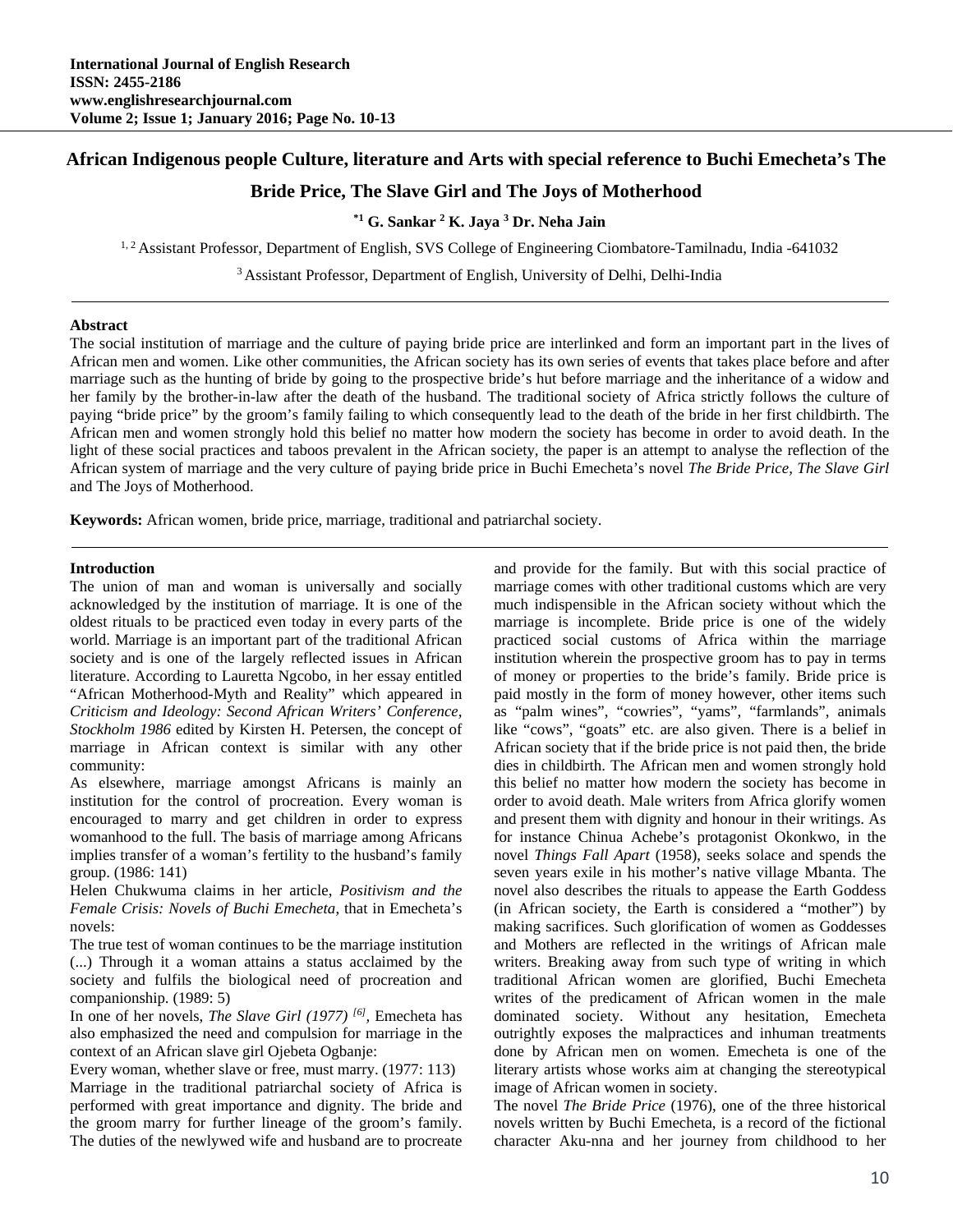short-lived motherhood set at the backdrop of traditional African society of Lagos and Ibuza in the late 1950s. After the death of her father, Ezekiel Odia, Aku-nna along with her mother and brother are inherited by dead father's elder brother Okonkwo Odia in Ibuza. Aku-nna's education is allowed to continue by her new father thinking that it will fetch a good "bride price". However, Aku- nna elopes with her teacher, Chike Ofulue whose forefathers were *Osu* (slaves). Aku-nna's act shatters her step-father's dream of becoming an Obi (the Chief) with the help of her bride price. Okonkwo dismisses Aku-nna and refuses to receive the bride price from Chike. The ultimate outcome of it is Aku-nna's death in her first childbirth. Emecheta presents a very hard hitting attack on the traditional culture of Africa which paralyzes the women mentally, emotionally and psychologically.

As feminism was a liberation movement of women for equal socio-political rights as men by the "white" women in the west in late  $19<sup>th</sup>$  century, however it failed to consider the plights and issues of "black", "coloured" or Third World women. In this context, the novel *The Bride Price* can be best studied and analysed from the womanist perspective as expounded by Chikewenye Okonjo Ogunwemi and Alice Walker. Just as feminism is against the discrimination of women based on gender, womanism is against the discrimination of women based on both gender and race. The term "womanist" is generally considered to have first introduced by the famous Afro-American novelist Alice Walker in her 1983 book *In Search of Our Mothers' Gardens: Womanist Prose*. As Walker skilfully contrasts the difference between the terms "feminism" and "womanism" in terms of colour:

Womanist is to feminist as purple is to lavender (1983: xii) in the words of Patricia Hill Collins:

Black women are "womanist" while white women remain merely "feminist" (1996: 10)

Buchi Emecheta as a womanist writer writes about the sociocultural practices experienced by the black women in Africa. But what makes Emecheta a balanced writer is that she maintains a perfect equilibrium between her emotions and intellectualism, never idealizes her African traditional customs and beliefs which put enormous pressure upon the woman relegating her to the margin. Chikwenye Okonjo Ogunyemi, in this regard, states that Emecheta "deals mainly with the black woman as the victim of black patriarchy" (1985: 67). She captures every detail of the traditional customs that makes womankind- a victim. As for instance, the practice of polygamy in which African man like Okonkwo appear as symbolic representation of male hegemony which leaves the African women like Ma Blackie and Aku-nna with no voice of their own as well as the malpractices of cutting of lock of hair of the women and declaring them as wives by the traditional African men. Women have been represented as the "weaker sex" or the "second sex" and stereotyped with negative qualities such as sensitive, emotional, fragile, indecisive, submissive etc. To quote Simone de Beauvoir in this context: To be feminine is to appear weak, futile, docile. (1956: 334)

Such stereotyping of women exists in Africa within the institution of marriage. The African husband overpowers and leads his family while the wife is restricted within the domestic walls of household chores and the rearing and nurturing of children. This has led to the notion of "Father is Supreme" or "Father is the shelter" (Emecheta 1976: 12) in every patriarchal society. One of the agencies through which traditional African men enjoy this authority and supremeness is "marriage". With marriage comes the power of African men to suppress their women. Every important decisions of society are taken by men only while the women remain either as audience or follower. As for instance, the inheritance of a widow by the next male member of the dead husband is decided by society which is patriarchal through and through. The use of the word "inherited" (p. 23) by the writer shows that African men consider women as "properties" or "commodities" that can be transferred or owned.

The purpose of marriage in traditional African society is to help the husband's family grow. The most celebrated possession of an African woman is to give birth to a male child. The impact of the preoccupation of the African society with the bearing of children is strongly negative as it is evident in Ma Blackie's effort to even walk a "two-hundred mile journey to her home town of Ibuza. There she asked the river goddess to send her a baby" (p.2). An African woman is ready to take all kinds of pain just to save her marriage. Ironically, the birth of a female child is less wanted and celebrated. She is socially and culturally looked down upon with contempt if she fails to give birth to a son. This very gender bias in preferring the birth of a male child is reflected in the text. Aku-nna's father expects more sons from Ma Blackie for he has paid double bride price:

I paid double the normal bride price for you; he told her. 'And we were married in church. But what have you given me- just one son!'

He did not speak of Aku-nna. She was only a girl. (p.2)

Life of an African widow passes through several events which are portrayed by the writer through the character of Ma Blackie as a man in a traditional African society is considered the head of a family. Emecheta explains:

It has always been like that in Nigeria. When you have lost your father, you have lost everything. Your mother is only a woman; she cannot do anything for you. A fatherless family is a family without a head, a family without a home. (p.12)

After a husband's death, a typical and traditional widow is expected to live a life in a deplorable condition. Such as staying in a separate "mourning hut" for nine complete months without changing clothes or taking a bath in which she is forced to mourn for her death husband. Also the inheriting of a widow and her family (children) by the next brother-in-law adds more dilemmas for the fact that she alone cannot survive with her children but to be owned and ruled by another man. This way, a widow is socially accepted in a traditional society of Africa and it is only womenfolk who suffer in the name of culture and tradition.

As the African society practice other form of marriage such as polygamy in which a man marries more than one woman, the chance of creating jealousy and insecurity among the wives is high. Polygamy, the very tradition that installs man to male chauvinism and male hegemony is resented by Emecheta. The jealousy among the wives is highlighted by Emecheta when Okonkwo Odia, elder brother of late Ezekiel Odia, marries Ma Blackie as his fourth wife. Ngbeke, the first wife of Okonkwo, shows her hatred and jealousy against Ma Blackie and Akunna. She wants Aku-nna to be an Ogbanje, a Nigerian word meaning "living dead":

Yes, I'm sure Aku-nna is an ogbanje', she said. 'She's too quiet (…) An ogbanje doesn't belong in this world. They all die young, usually at the birth of their first child. They have to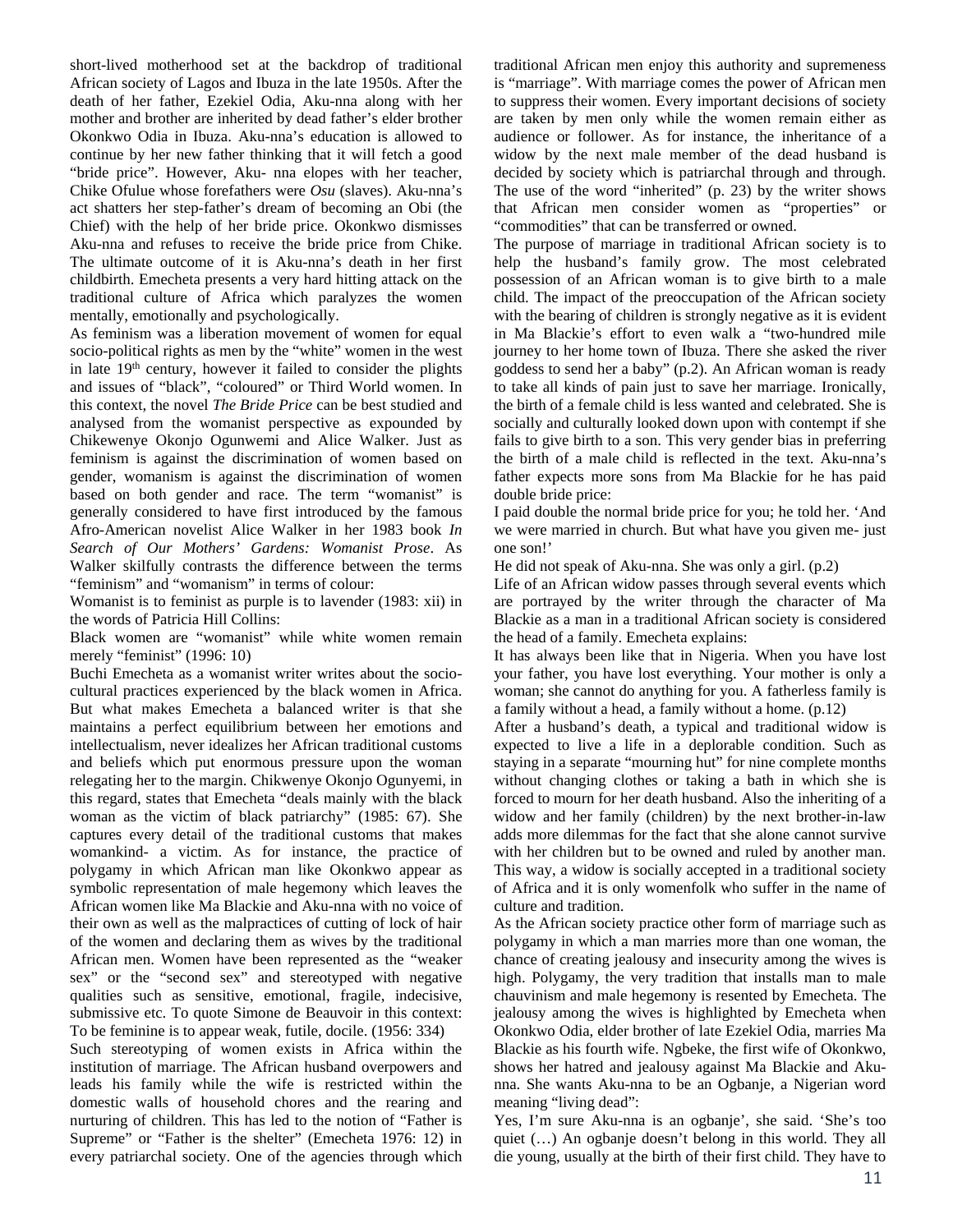die young, because their friends in the other world call them back. I'm glad that none of my daughters is an ogbanje. (p.33) It can be understood that Emecheta dislikes the scorning off at the birth of female child. So, she exposes the greediness of African men in expecting huge bride price from their daughters. Bride price is widely accepted and practiced culture of African society. The oxford dictionaries give the definition of "bride price" as a sum of money or quantity of goods given to a bride's family by that of groom in some tribal societies. To quote Roopali Sircar on the main reasons for the culture of paying bride price in African marriage:

High bride wealth in the form of money and cattle was given to the bride's people, in exchange the woman's sexual and reproductive powers were surrendered to the man and his lineage. (1995: 26-27)

The marriageable age of an African woman begin from the moment she attains her puberty. The younger the age of the African woman the more chances to get her married off early with higher bride price. The novel depicts that there is no joy on the fact of becoming a woman with the onset of menstrual cycle. Rather, it creates a psychosis in African women for they are vulnerable to unwanted suitors who can cut a lock of hair and announce the woman (the victim) as his wife without even paying the bride price. Emecheta writes:

(…) in Ibuza an innocent young girls was not always safe. A man with no money to pay a bride price could hide behind the trees. He could jump out and cut a piece of hair from a girl's head. If he did that, she belonged to him for life and no other man could have her. (p.48)

As a ritual of African marriage, the society allows young men to visit young women who have attained puberty. The young men get a chance to become the suitor for these women. When Aku- nna becomes a woman, she is thronged in by many suitors including Chike, the slave and Okoboshi, the proud and rude man. Okoboshi insults Chike for being a descendant of a slave and also tries to exploit Aku-nna physically. There is a stiff competition among the African men when it comes to marriage. They compete for the youngest woman who can be very productive. The fight between Chike and Okoboshi is a clear evidence of the competition. The only difference is that Chike fights for his love of Aku-nna while Okoboshi more for his sexual satisfaction.

Another means of making a marriage happen when the woman doesn't agree is the adoption of kidnapping and marrying the woman forcefully. Such tactics are adopted by the African men to exploit the weak women. Emecheta shows how a woman is victimized and exploited in a traditional African society. And to worsen the scenario, instead of raising a voice against it, the African women easily submit to the exploitative men without a fight because of the notion that whatever a man does is always right in a patriarchal society. Emecheta exposes the submissive nature of such women through Aku-nna:

'This is the end of all my dreams', she thought. 'They are kidnapping me'. (p.56)

The height of African men's atrocities towards the women is too severe to be even considered. If she denies the marriage, she is very likely to be sexually exploited not only by the unwanted groom but also would be helped by the groom's male friends:

(…) He could force her to sleep with him, and if she was unwilling his friends could hold her down. Perhaps that had happened to Aku-nna. (p.60)

The novel reflects the emphasis on the virginity or purity of African woman at the time of marriage which is not only made for higher bride price but for the fact that every African woman should be a virgin till she gets married. An African woman going against this traditional law of the society is consequently forbidden and considered to have committed a heinous crime. Emecheta shows the inhuman and beastly act of Okoboshi towards Aku-nna when she announced that she was not a virgin. He even hit her thrice:

Okoboshi hit her across the face with all his strength. 'You dirty animal!' he shouted. 'Do you think I want to touch you now? Slave-girl!' He hit her again (…) Soon I shall marry the girl of my choice, and you will fetch and carry for her! Now get out of my bed!

He hit her once more. She fell onto the floor and lost consciousness. (p.64)

A very important impact on the traditional African culture brought by colonisation is the Christian marriage. The progressively acceptance of western culture and lifestyle can be seen in the novel. Aku-nna's father in the beginning of the novel emphasised that he deserved to get more sons since he had married Aku- nna's mother not only in the traditional way but also in the Church.

 Even Aku-nna dreamt of getting married in the same two ways- 'one for the beautiful goddess of Ibuza and one for the white man's god in church'. (p.3) Also the christening of Akunna and Chike's English bed by Chike's friend Ben Adegor as "Joy" clearly indicates the acceptance of western culture which is more liberating to African men and women from their own inescapable cultures and taboos.

What Emecheta tries to project is that people like Aku-nna and Chike, victims of sexism and casteism, find solace in the new culture brought by colonisation. In spite of their selfindividuality and western education, both Aku-nna and Chike becomes victim of the male dominated African society.

The myth behind unpaid bride price is something which the African men and women cannot ignore. As stated earlier, the culture of bride price is very much prevalent and practiced in Africa. The title of the novel *The Bride Price* holds significance with the context of the story. The bride price is mandatory in African marriage without which the husband cannot claim the children born by his wife as his own. The protagonist of the novel is named as "Aku-nna" by her father which literally means "Father's wealth". Emecheta feels that various forms of male oppression which have been sanctioned by the patriarchal society need to be scrutinized and readdressed. The birth of a female child is viewed as a means to fetch a good bride price.

Aku-nna's stepfather Okonkwo also expected huge bride price out of Aku-nna's marriage for his own good i.e., to use the money in his becoming of an Obi (the Chief). In fact, her education was allowed to continue as an educated girl was more desirable for marriage for they fetch higher bride price. Education acts as a liberating force in Emecheta's novels. It is through education that allowed Chike to dream about their new lives where Aku-nna could teach in a school as a teacher while Chike in oil company so that they could earn independently. However, his plan got shattered when Aku-nna eloped with Chike Ofulue, a descendant of slave. Even though Chike offered the bride price, Okonkwo refused to accept it. A very shocking yet often true fact is that if a groom's family fails to give the bride price to the bride's family at the time of